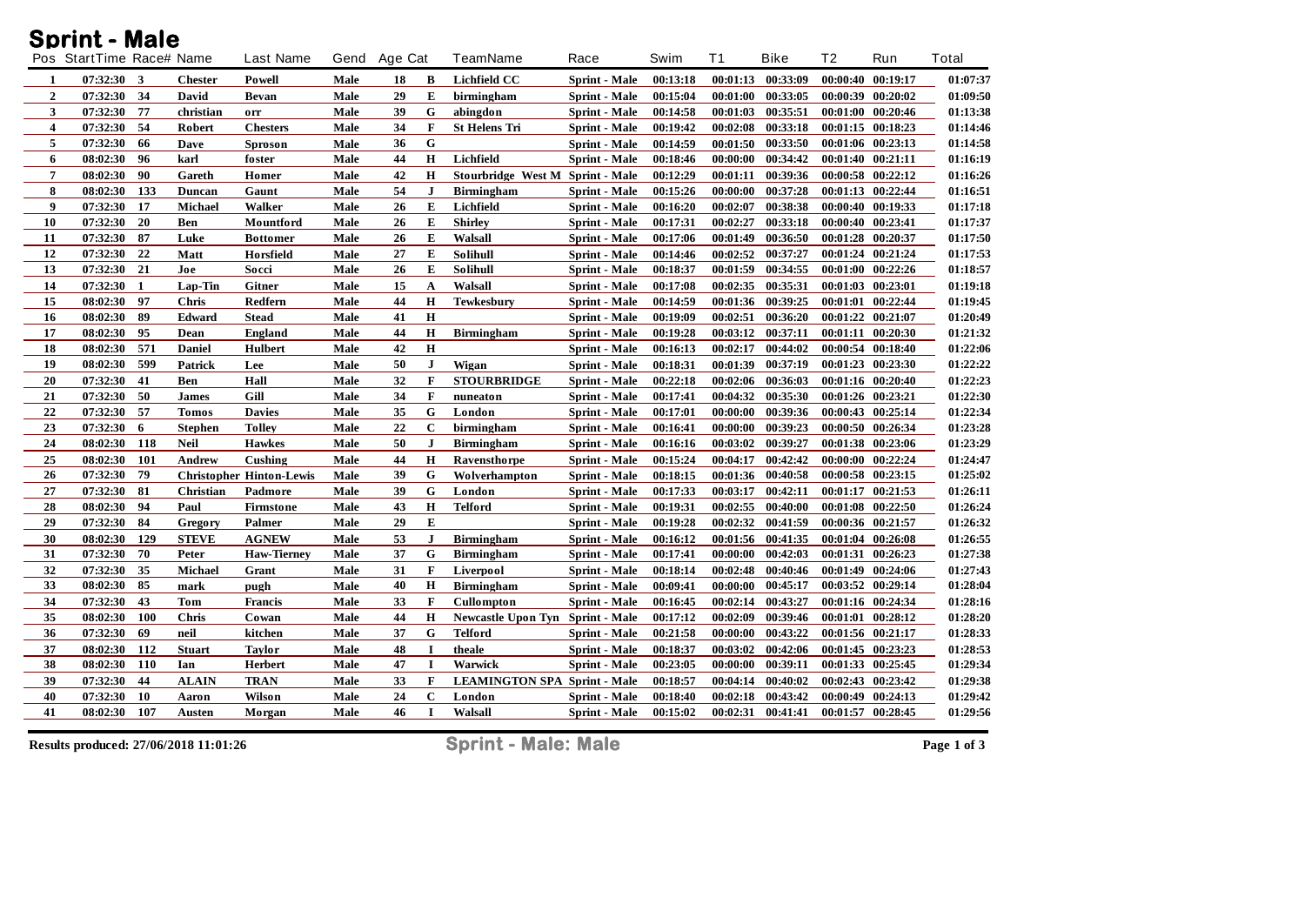|    | Pos StartTime Race# Name              |                  |                           | <b>Last Name</b>              |      | Gend Age Cat |              | <b>TeamName</b>            | Race                 | Swim     | <b>T1</b> | <b>Bike</b> | T <sub>2</sub> | Run               | <b>Total</b> |
|----|---------------------------------------|------------------|---------------------------|-------------------------------|------|--------------|--------------|----------------------------|----------------------|----------|-----------|-------------|----------------|-------------------|--------------|
| 42 | 08:02:30 119                          |                  | Jason                     | Moisey                        | Male | 50           | J            | <b>Sutton Coldfield</b>    | Sprint - Male        | 00:18:42 | 00:01:59  | 00:41:50    |                | 00:01:46 00:25:58 | 01:30:15     |
| 43 | 08:02:30                              | 141              | Paul                      | <b>Falkiner</b>               | Male | 46           | $\mathbf I$  |                            | <b>Sprint - Male</b> | 00:18:49 | 00:02:38  | 00:43:00    |                | 00:02:56 00:22:54 | 01:30:17     |
| 44 | 07:32:30                              | 40               | Greg                      | Hunt                          | Male | 32           | $\bf F$      | <b>Buckley</b>             | <b>Sprint - Male</b> | 00:23:05 | 00:00:00  | 00:41:00    |                | 00:02:12 00:24:16 | 01:30:33     |
| 45 | 07:32:30                              | 45               |                           | <b>Christopher Waterhouse</b> | Male | 33           | F            | Stourbridge                | Sprint - Male        | 00:21:11 | 00:02:59  | 00:41:22    |                | 00:01:54 00:23:38 | 01:31:04     |
| 46 | 07:32:30                              | 24               | Chris                     | <b>Harper</b>                 | Male | 27           | E            |                            | <b>Sprint - Male</b> | 00:18:49 | 00:03:03  | 00:44:45    |                | 00:00:46 00:24:32 | 01:31:55     |
| 47 | 08:02:30                              | 581              | <b>Daniel</b>             | Cooke                         | Male | 37           | G            |                            | Sprint - Male        | 00:18:52 | 00:03:29  | 00:45:36    |                | 00:00:46 00:23:46 | 01:32:29     |
| 48 | 08:02:30                              | 140              | <b>Philip</b>             | <b>Allen</b>                  | Male | 65           | M            | <b>BIRMINGHAM</b>          | Sprint - Male        | 00:17:26 | 00:04:00  | 00:44:46    |                | 00:01:53 00:24:28 | 01:32:33     |
| 49 | 07:32:30                              | 37               | <b>Jason</b>              | Lloyd                         | Male | 31           | $\mathbf F$  | Willenhall                 | Sprint - Male        | 00:24:50 | 00:00:00  | 00:45:56    |                | 00:01:12 00:21:21 | 01:33:19     |
| 50 | 08:02:30                              | 605              | philipp                   | laque                         | Male | 41           | $\mathbf H$  |                            | Sprint - Male        | 00:17:07 | 00:03:30  | 00:48:58    |                | 00:01:46 00:21:58 | 01:33:19     |
| 51 | 08:02:30                              | 88               | <b>Neil</b>               | Antcliffe                     | Male | 41           | $\mathbf H$  | <b>Beertastic Ninjas</b>   | Sprint - Male        | 00:20:48 | 00:00:00  | 00:42:55    |                | 00:01:37 00:28:06 | 01:33:26     |
| 52 | $08:02:30$ 117                        |                  | <b>Steve</b>              | White                         | Male | 49           | $\mathbf I$  | <b>Birmingham</b>          | <b>Sprint - Male</b> | 00:21:00 | 00:02:42  | 00:41:41    |                | 00:01:52 00:26:26 | 01:33:41     |
| 53 | 08:02:30                              | 602              | Martin                    | Dobson                        | Male | 46           | I            | Walsall                    | Sprint - Male        | 00:20:37 | 00:02:10  | 00:41:44    |                | 00:01:03 00:28:08 | 01:33:42     |
| 54 | 08:02:30                              | 109              | <b>Nigel</b>              | Crawford                      | Male | 47           | $\mathbf I$  | <b>Droitwich</b>           | Sprint - Male        | 00:19:08 | 00:02:54  | 00:44:32    |                | 00:01:56 00:25:31 | 01:34:01     |
| 55 | 08:02:30                              | 91               | Grant                     | Robinson                      | Male | 43           | $\mathbf H$  | <b>Birmingham</b>          | <b>Sprint</b> - Male | 00:19:33 | 00:03:36  | 00:43:28    |                | 00:01:12 00:26:19 | 01:34:08     |
| 56 | 07:32:30                              | 23               | Ben                       | <b>Scarrett</b>               | Male | 27           | E            | <b>Birmingham</b>          | Sprint - Male        | 00:22:23 | 00:02:55  | 00:43:35    |                | 00:00:45 00:24:32 | 01:34:10     |
| 57 | 07:32:30                              | 64               | Adam                      | Page                          | Male | 36           | G            | <b>BIRMINGHAM</b>          | <b>Sprint</b> - Male | 00:20:46 | 00:02:10  | 00:46:17    |                | 00:01:36 00:23:30 | 01:34:19     |
| 58 | 07:32:30                              | 75               | <b>Neil</b>               | <b>Forrest</b>                | Male | 38           | G            | <b>Birmingham</b>          | <b>Sprint - Male</b> | 00:23:00 | 00:02:46  | 00:43:02    |                | 00:01:07 00:24:38 | 01:34:33     |
| 59 | 07:32:30                              | 36               | Danny                     | Gainham                       | Male | 31           | F            | <b>Trysull</b>             | Sprint - Male        | 00:19:56 | 00:04:25  | 00:42:41    |                | 00:02:10 00:25:26 | 01:34:38     |
| 60 | 07:32:30                              | 25               | Kieran                    | Flynn                         | Male | 28           | ${\bf E}$    | <b>Birmingham</b>          | <b>Sprint</b> - Male | 00:21:25 | 00:02:53  | 00:44:01    |                | 00:00:56 00:25:29 | 01:34:44     |
| 61 | 07:32:30                              | 53               | Kenny                     | <b>Stephenson</b>             | Male | 34           | F            | Wendover                   | Sprint - Male        | 00:18:25 | 00:02:42  | 00:43:47    |                | 00:01:32 00:28:24 | 01:34:50     |
| 62 | 08:02:30                              | 128              | <b>Nick</b>               | Farkas                        | Male | 53           | $\mathbf{J}$ | Ropsley                    | Sprint - Male        | 00:21:47 | 00:03:03  | 00:40:44    |                | 00:01:44 00:27:51 | 01:35:09     |
| 63 | 07:32:30                              | 26               | Matt                      | <b>Beathe</b>                 | Male | 28           | E            | <b>SOLIHULL</b>            | Sprint - Male        | 00:21:33 | 00:03:24  | 00:42:02    |                | 00:01:28 00:26:45 | 01:35:12     |
| 64 | 07:32:30 30                           |                  | <b>Tom</b>                | Jefferson                     | Male | 29           | ${\bf E}$    | <b>SOLIHULL</b>            | Sprint - Male        | 00:21:32 | 00:03:26  | 00:42:00    |                | 00:01:31 00:26:44 | 01:35:13     |
| 65 | 07:32:30                              | 18               | <b>Tom</b>                | Gover                         | Male | 26           | E            | <b>Market Harborough</b>   | Sprint - Male        | 00:16:29 | 00:02:07  | 00:46:57    |                | 00:01:41 00:28:42 | 01:35:56     |
| 66 | 07:32:30                              | $\boldsymbol{9}$ | <b>Christopher Foster</b> |                               | Male | 23           | $\mathbf C$  | <b>Tipton</b>              | <b>Sprint - Male</b> | 00:20:43 | 00:02:19  | 00:45:14    |                | 00:01:12 00:26:32 | 01:36:00     |
| 67 | 07:32:30                              | 42               | Sam                       | <b>Kerby</b>                  | Male | 32           | F            |                            | Sprint - Male        | 00:21:39 | 00:01:58  | 00:42:11    |                | 00:02:10 00:28:05 | 01:36:03     |
| 68 | 07:32:30                              | 39               | robin                     | pillinger                     | Male | 31           | $\mathbf F$  | birmingham                 | Sprint - Male        | 00:21:37 | 00:03:52  | 00:43:16    | 00:01:07       | 00:27:19          | 01:37:11     |
| 69 | 08:02:30                              | 124              | mick                      | pursglove                     | Male | 52           | ${\bf J}$    | shrewsbury                 | Sprint - Male        | 00:24:41 | 00:00:00  | 00:42:46    |                | 00:01:20 00:28:31 | 01:37:18     |
| 70 | 08:02:30                              | 106              | <b>Daye</b>               | Dale                          | Male | 46           | $\mathbf I$  | Lichfield                  | Sprint - Male        | 00:27:54 | 00:00:00  | 00:41:46    | 00:01:31       | 00:26:10          | 01:37:21     |
| 71 | 08:02:30                              | 126              | <b>Tony</b>               | <b>Shally</b>                 | Male | 52           | $\mathbf{J}$ | <b>Birmingham</b>          | Sprint - Male        | 00:19:52 | 00:03:01  | 00:45:06    |                | 00:02:01 00:27:23 | 01:37:23     |
| 72 | 07:32:30                              | 82               | Paul                      | <b>Marshall</b>               | Male | 39           | $\mathbf G$  | <b>SUTTON COLDFIE</b>      | <b>Sprint</b> - Male | 00:26:54 | 00:03:24  | 00:41:58    | 00:02:29       | 00:24:32          | 01:39:17     |
| 73 | 08:02:30                              | 600              | keith                     | Grayham                       | male | 78           | ${\bf P}$    | <b>Sutton Coldfield</b>    | Sprint - Male        | 00:25:26 | 00:00:00  | 00:40:23    |                | 00:01:42 00:32:01 | 01:39:32     |
| 74 | 07:32:30                              | $\overline{4}$   | <b>Nathan</b>             | <b>Foley</b>                  | Male | 19           | $\, {\bf B}$ | <b>Halesowen</b>           | Sprint - Male        | 00:17:05 | 00:03:48  | 00:52:48    |                | 00:03:27 00:22:32 | 01:39:40     |
| 75 | 07:32:30                              | 83               | <b>Stephen</b>            | Gould                         | Male | 39           | G            | warley wasps               | <b>Sprint - Male</b> | 00:22:59 | 00:03:11  | 00:40:09    |                | 00:02:06 00:31:22 | 01:39:47     |
| 76 | 08:02:30                              | 123              | ian                       | shipman                       | Male | 51           | $\mathbf{J}$ | tamworth                   | Sprint - Male        | 00:23:47 | 00:02:50  | 00:45:57    |                | 00:01:17 00:26:18 | 01:40:09     |
| 77 | 08:02:30                              | 125              | <b>Stewart</b>            | <b>Barnes</b>                 | Male | 52           | $\mathbf{J}$ | <b>Stafford</b>            | Sprint - Male        | 00:28:07 | 00:00:00  | 00:43:39    |                | 00:02:11 00:26:21 | 01:40:18     |
| 78 | 08:02:30                              | - 111            | Adrian                    | O'Leary                       | Male | 48           | $\mathbf I$  | <b>Birmingham</b>          | Sprint - Male        | 00:18:52 | 00:01:29  | 00:52:31    |                | 00:01:12 00:26:22 | 01:40:26     |
| 79 | 07:32:30                              | 59               | Andrew                    | Deytrikh                      | Male | 35           | G            | <b>Sheffield</b>           | Sprint - Male        | 00:19:11 | 00:04:08  | 00:50:26    |                | 00:02:08 00:25:36 | 01:41:29     |
| 80 | 07:32:30                              | 61               | Danny                     | Wan                           | Male | 35           | $\mathbf G$  | <b>Derby</b>               | Sprint - Male        | 00:17:57 | 00:03:07  | 00:54:19    |                | 00:01:43 00:25:11 | 01:42:17     |
| 81 | 08:02:30                              | 137              | Tim                       | Philpot                       | Male | 56           | $\mathbf K$  | <b>Sutton Coldfield</b>    | Sprint - Male        | 00:28:18 | 00:02:51  | 00:41:38    |                | 00:01:08 00:28:51 | 01:42:46     |
| 82 | 07:32:30                              | 29               | <b>PETE</b>               | <b>SUNDERLAND Male</b>        |      | 29           | Е            | <b>BIRMINGHAM</b>          | Sprint - Male        | 00:22:12 | 00:06:47  | 00:47:23    |                | 00:02:12 00:24:15 | 01:42:49     |
| 83 | 07:32:30                              | 5                | Matt                      | Clay                          | Male | 20           | $\mathbf C$  | <b>Haleso wen</b>          | <b>Sprint</b> - Male | 00:24:03 | 00:00:00  | 00:52:14    |                | 00:01:40 00:25:12 | 01:43:09     |
| 84 | 07:32:30                              | 38               | Scott                     | <b>Banks</b>                  | Male | 31           | F            | <b>Birmingham</b>          | Sprint - Male        | 00:21:08 | 00:02:31  | 00:50:07    |                | 00:01:12 00:28:48 | 01:43:46     |
|    | Results produced: 27/06/2018 11:01:26 |                  |                           |                               |      |              |              | <b>Sprint - Male: Male</b> |                      |          |           |             |                |                   | Page 2 of 3  |